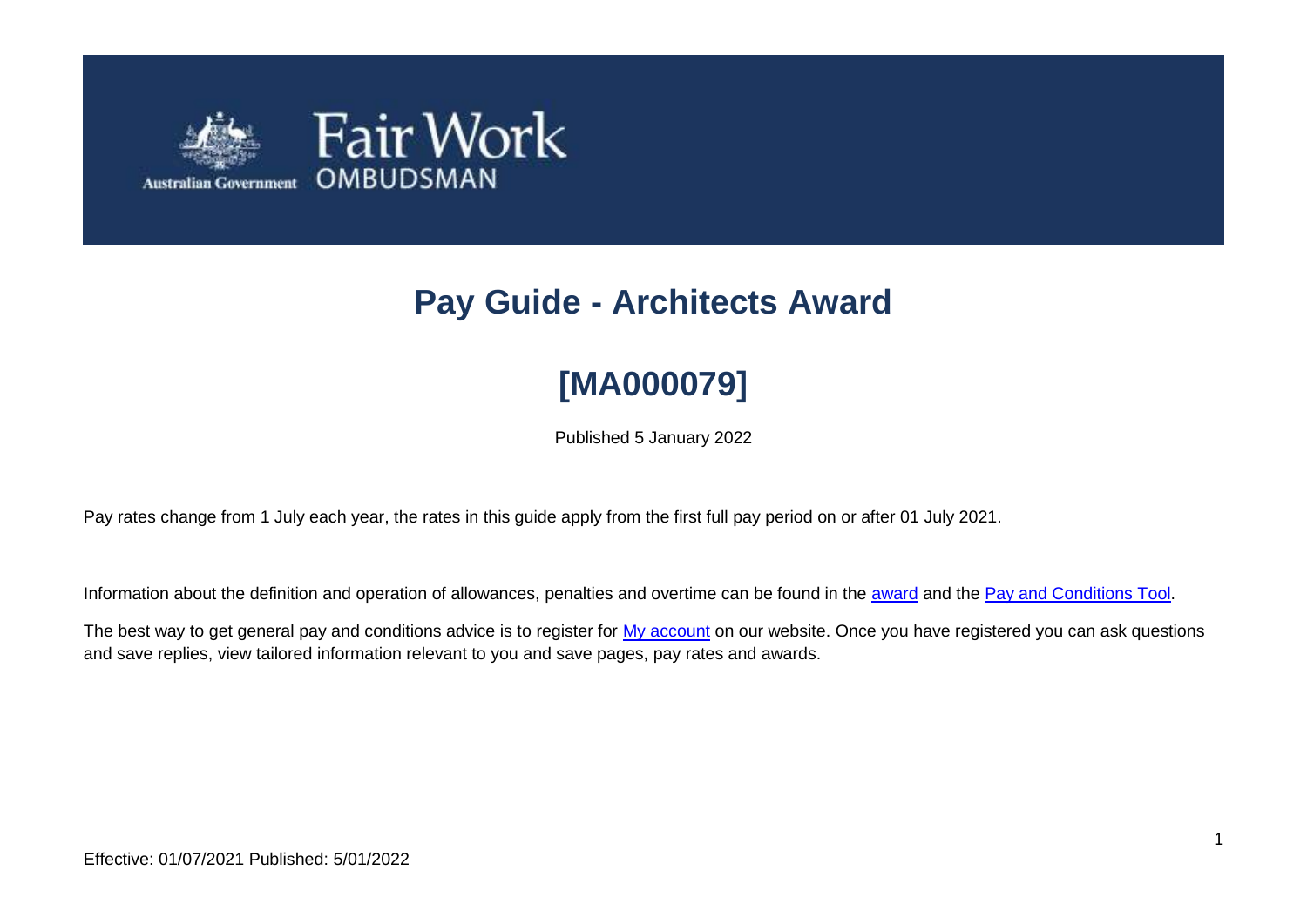# **Rates of pay**

# **Adult**

# **Full-time & part-time**

| <b>Classification</b>                              | Weekly pay rate | Hourly pay rate | <b>Public holiday</b> | <b>Overtime</b> |
|----------------------------------------------------|-----------------|-----------------|-----------------------|-----------------|
| Level 1 - graduate of architecture - entry         | \$1,050.60      | \$27.65         | \$41.48               | \$41.48         |
| Level 1 - graduate of architecture - 1st pay point | \$1,106.20      | \$29.11         | \$43.67               | \$43.67         |
| Level 1 - graduate of architecture - 2nd pay point | \$1,161.70      | \$30.57         | \$45.86               | \$45.86         |
| Level 2(a) - experienced graduate of architecture  | \$1,214.60      | \$31.96         | \$47.94               | \$47.94         |
| Level 2(b) - registered architect - entry          | \$1,214.60      | \$31.96         | \$47.94               | \$47.94         |
| Level 2(b) - registered architect - 1st pay point  | \$1,252.20      | \$32.95         | \$49.43               | \$49.43         |
| Level 2(b) - registered architect - 2nd pay point  | \$1,289.80      | \$33.94         | \$50.91               | \$50.91         |

# **Casual**

| <b>Classification</b>                              | Hourly pay rate | <b>Public holiday</b> | <b>Overtime</b> |
|----------------------------------------------------|-----------------|-----------------------|-----------------|
| Level 1 - graduate of architecture - entry         | \$34.56         | \$41.48               | \$41.48         |
| Level 1 - graduate of architecture - 1st pay point | \$36.39         | \$43.67               | \$43.67         |
| Level 1 - graduate of architecture - 2nd pay point | \$38.21         | \$45.86               | \$45.86         |
| Level 2(a) - experienced graduate of architecture  | \$39.95         | \$47.94               | \$47.94         |
| Level 2(b) - registered architect - entry          | \$39.95         | \$47.94               | \$47.94         |
| Level 2(b) - registered architect - 1st pay point  | \$41.19         | \$49.43               | \$49.43         |
| Level 2(b) - registered architect - 2nd pay point  | \$42.43         | \$50.91               | \$50.91         |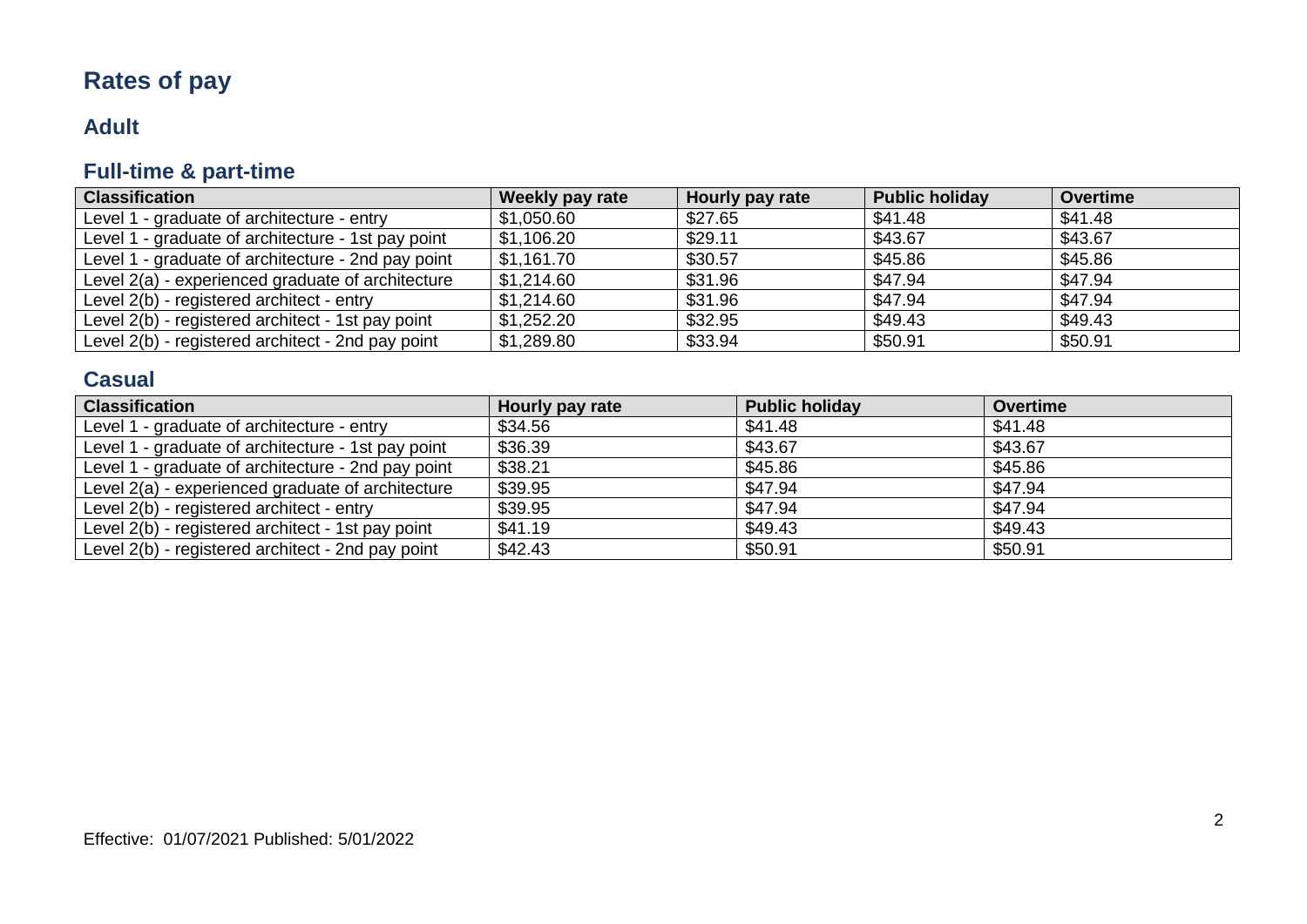# **Student of Architecture Full-time & part-time**

| <b>Classification</b>                                               | Hourly pay rate | <b>Public holiday</b> | <b>Overtime</b> |
|---------------------------------------------------------------------|-----------------|-----------------------|-----------------|
| Under 21 years of age - first 13 weeks of employment                | \$9.68          | \$14.52               | \$14.52         |
| Under 21 years of age - next 13 weeks of employment (14 - 26 weeks) | \$13.83         | \$20.75               | \$20.75         |
| Under 21 years of age - next 26 weeks of employment (27 - 52 weeks) | \$17.97         | \$26.96               | \$26.96         |
| Under 21 years of age - 2nd year of experience                      | \$19.36         | \$29.04               | \$29.04         |
| Under 21 years of age - 3rd year of experience                      | \$20.74         | \$31.11               | \$31.11         |
| 21 years of age and over - less than 3 years experience             | \$20.33         | \$30.50               | \$30.50         |
| 21 years of age and over - 3rd year of experience                   | \$20.74         | \$31.11               | \$31.11         |

### **Casual**

| <b>Classification</b>                                               | Hourly pay rate | <b>Public holiday</b> | <b>Overtime</b> |
|---------------------------------------------------------------------|-----------------|-----------------------|-----------------|
| Under 21 years of age - first 13 weeks of employment                | \$12.10         | \$14.52               | \$14.52         |
| Under 21 years of age - next 13 weeks of employment (14 - 26 weeks) | \$17.29         | \$20.75               | \$20.75         |
| Under 21 years of age - next 26 weeks of employment (27 - 52 weeks) | \$22.46         | \$26.96               | \$26.96         |
| Under 21 years of age - 2nd year of experience                      | \$24.20         | \$29.04               | \$29.04         |
| Under 21 years of age - 3rd year of experience                      | \$25.93         | \$31.11               | \$31.11         |
| 21 years of age and over - less than 3 years experience             | \$25.41         | \$30.50               | \$30.50         |
| 21 years of age and over - 3rd year of experience                   | \$25.93         | \$31.11               | \$31.11         |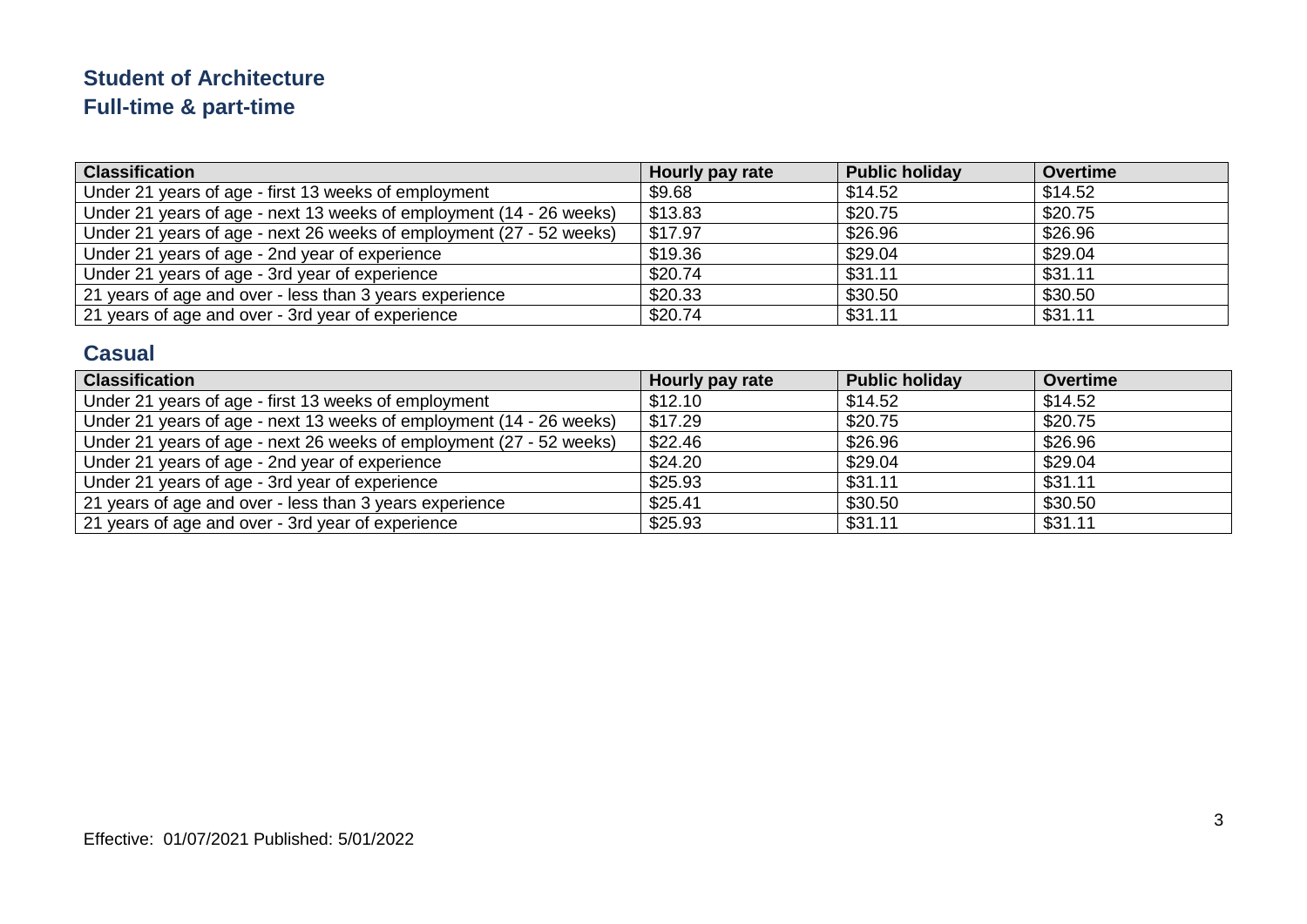# **Bachelor's Degree with a pathway to a Master of Architecture**

# **Full-time & part-time**

| <b>Classification</b>                                                                 | Hourly pay rate | <b>Public holiday</b> | Overtime |
|---------------------------------------------------------------------------------------|-----------------|-----------------------|----------|
| Bachelor's degree with a pathway to a Master of Architecture - 1st year of experience | \$23.50         | \$35.25               | \$35.25  |
| Bachelor's degree with a pathway to a Master of Architecture - 2nd year of experience | \$24.89         | \$37.34               | \$37.34  |
| Bachelor's degree with a pathway to a Master of Architecture - 3rd year of experience | \$26.27         | \$39.41               | \$39.41  |

#### **Casual**

| <b>Classification</b>                                                                           | Hourly pay rate | <b>Public holiday</b> | <b>Overtime</b> |
|-------------------------------------------------------------------------------------------------|-----------------|-----------------------|-----------------|
| Bachelor's degree with a pathway to a Master of Architecture - 1st year of experience           | \$29.38         | \$35.25               | \$35.25         |
| Bachelor's degree with a pathway to a Master of Architecture - 2nd year of experience   \$31.11 |                 | \$37.34               | \$37.34         |
| Bachelor's degree with a pathway to a Master of Architecture - 3rd vear of experience           | \$32.84         | \$39.41               | \$39.41         |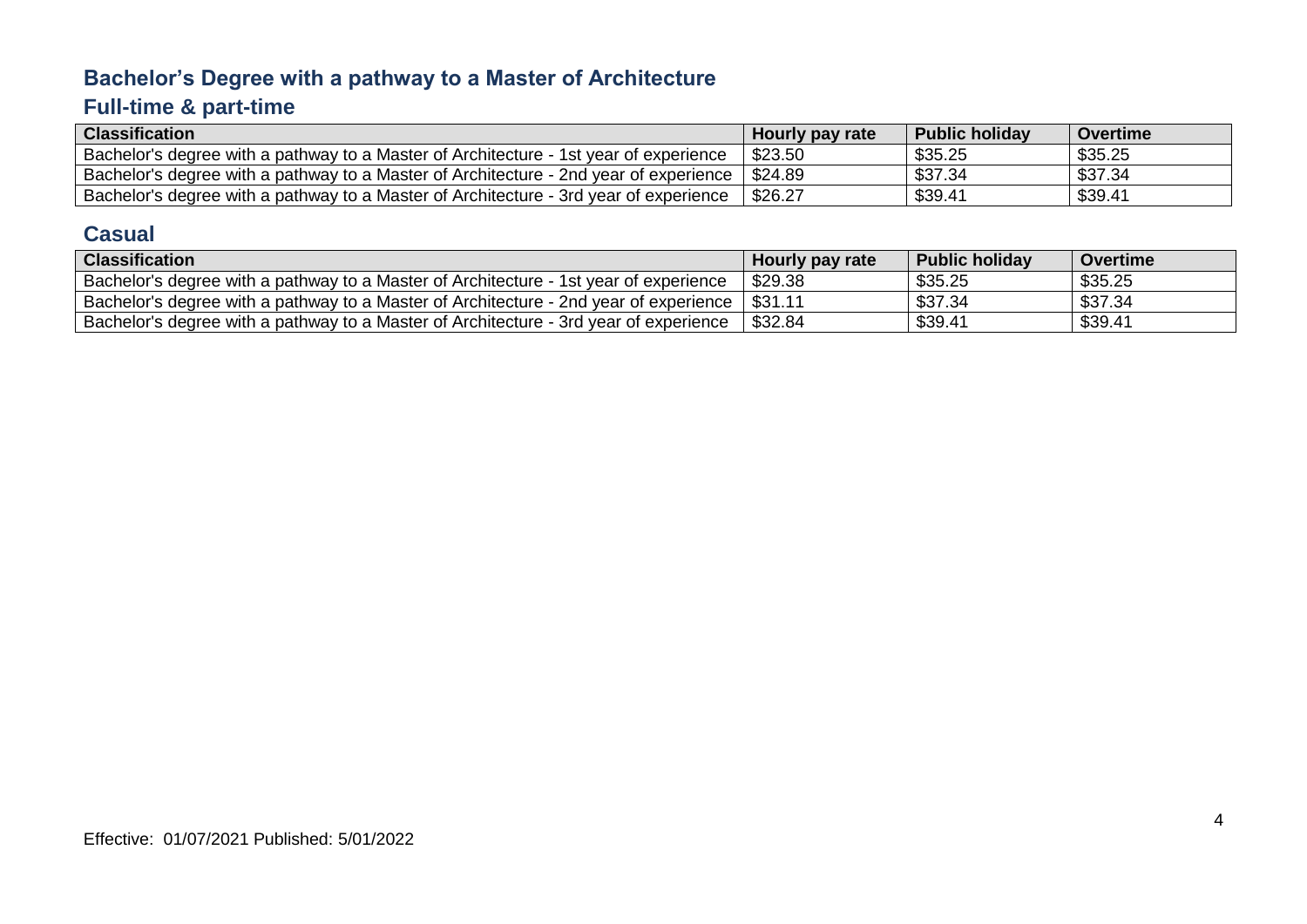# **Allowances**

| <b>Allowances</b>                                        | Rate                                                                                      |
|----------------------------------------------------------|-------------------------------------------------------------------------------------------|
|                                                          |                                                                                           |
| Equipment reimbursement                                  | reimbursement for the cost of purchasing relevant technical equipment                     |
| Excess travel costs allowance - not overnight - working  | an allowance equivalent to all daily fares more than the normal fares to and from home to |
| away from usual workplace                                | work                                                                                      |
| Meal allowance - working away from usual workplace - air | \$10.00 for each meal period occurring during travel                                      |
| travel                                                   |                                                                                           |
| Overnight expenses allowance - working away from usual   | an allowance equivalent to all reasonable expenses                                        |
| workplace                                                |                                                                                           |
| Permanent transfer of employee allowance                 | an allowance equivalent to travelling fares, temporary lodging costs and cost of          |
|                                                          | transporting the family from the old to the new residence                                 |
| Protective / special clothing allowance                  | reimbursement for the cost of the protective clothing                                     |
| Training and professional development reimbursement      | reimbursement for the cost of attending a conference or similar or undertaking a training |
|                                                          | course                                                                                    |
| Travel allowance - working away from usual workplace     | an allowance to cover appropriate travel arrangements                                     |
| Travelling time allowance - working away from usual      | the appropriate rate for travel time more than the normal travel time to and from home to |
| workplace                                                | work                                                                                      |
| Vehicle allowance                                        | \$0.80 per km                                                                             |

#### **Disclaimer**

The Fair Work Ombudsman is committed to providing advice that you can rely on. You can find out more about accountability and what you can expect from us in our Customer [service charter](https://www.fairwork.gov.au/about-us/our-role-and-purpose/our-priorities/our-commitment-to-you#customer-service-charter) at [www.fairwork.gov.au/our-commitment-to-you.](http://www.fairwork.gov.au/our-commitment-to-you)

We take care to ensure that data in this pay guide is accurate and incorporates changes to minimum rates of pay, allowances and penalty rates in awards as soon as they come into effect.

However, there may be a delay between when a change takes effect and when the data in this pay guide is updated. This means we cannot guarantee the accuracy, reliability, currency or completeness of the data in this pay guide.

When considering data in this pay guide you should also have regard to the relevant award, which can be found through our [Awards page](https://www.fairwork.gov.au/awards-and-agreements/awards) at [www.fairwork.gov.au/awards.](http://www.fairwork.gov.au/awards) If our data is inconsistent with the award, then the award applies.